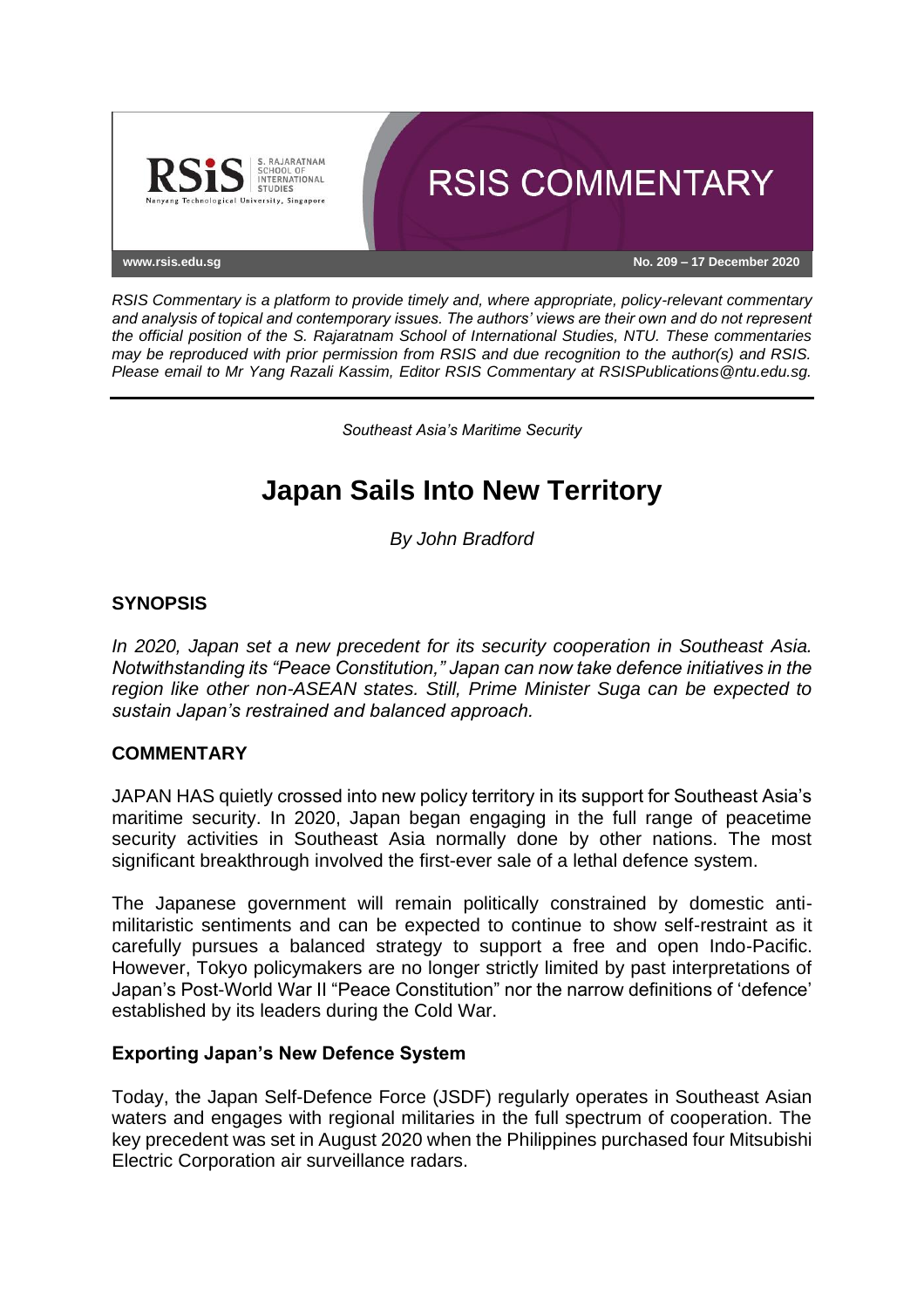The deal represents the first overseas transfer of a newly manufactured Japanese defence system. Prior to this, Japan's defence equipment exports had been limited to spare parts and non-lethal systems such as unarmed patrol boats and hand-me-down training aircraft.

The new radars will be used to monitor the strategic airspace around the Philippines, including that above the South China Sea. With their fire control quality data, these systems will be an important element to the new "fix→ track→ target→ engage→ assess" kill-chain that the Philippines is establishing through its military modernisation efforts. Their capabilities are sufficiently advanced that similar systems also form critical components of Japan's national air defence system.

More recently, readouts surrounding new prime minister Suga Yoshihide's visit to Indonesia highlighted advanced discussions towards the sale of new-build Japanese destroyers to the Indonesian Navy. Should this come to fruition, it will be a more obvious marker that Japan is engaged in all dimensions of Southeast Asia's maritime security.

# **Regional Maritime Security: Japan's Support**

Japan's 1947 constitution famously declares that it will never maintain a war potential, yet policies almost immediately eroded the purity of that stance. In 1954, the JSDF was established. Still, Japan's posture was decidedly non-aggressive.

For decades, Japan's de facto navy, the Japan Maritime Self Defence Force (JMSDF), limited its operations to the waters near Japan. Its activities in Southeast Asia were confined to navigation transits, goodwill visits, and logistics support for UN peacekeeping missions.

This restrained stance did not prevent Japan from strongly supporting Southeast Asia's maritime safety and security. In the late 1960s, Japanese support began with the provision of large-scale funding of maritime infrastructure, navigation markers, traffic management technology, and dredging services. These projects were an important part of Japan's success in rebuilding its positive image and overcoming of negative war memories.

In the wake of the 1997 Asian Financial Crisis and the associated spike in Southeast Asian sea robberies, Japan enlarged its role to include capacity-building activities aimed at regional law enforcement agencies. The highly capable Japan Coast Guard (JCG) took a central role in these initiatives.

It was only from around 2010 that the JSDF began to directly engage with Southeast Asian militaries through capacity-building activities and exercises, but limited its focus to non-warfighting missions such as anti-piracy, surveillance, military medicine, and disaster response.

### **Abe's Southeast Asia Posture**

When Abe Shinzo returned as prime minister in 2012 (he previously served in the post in 2006-7), he surprised many by making his first overseas destinations Vietnam,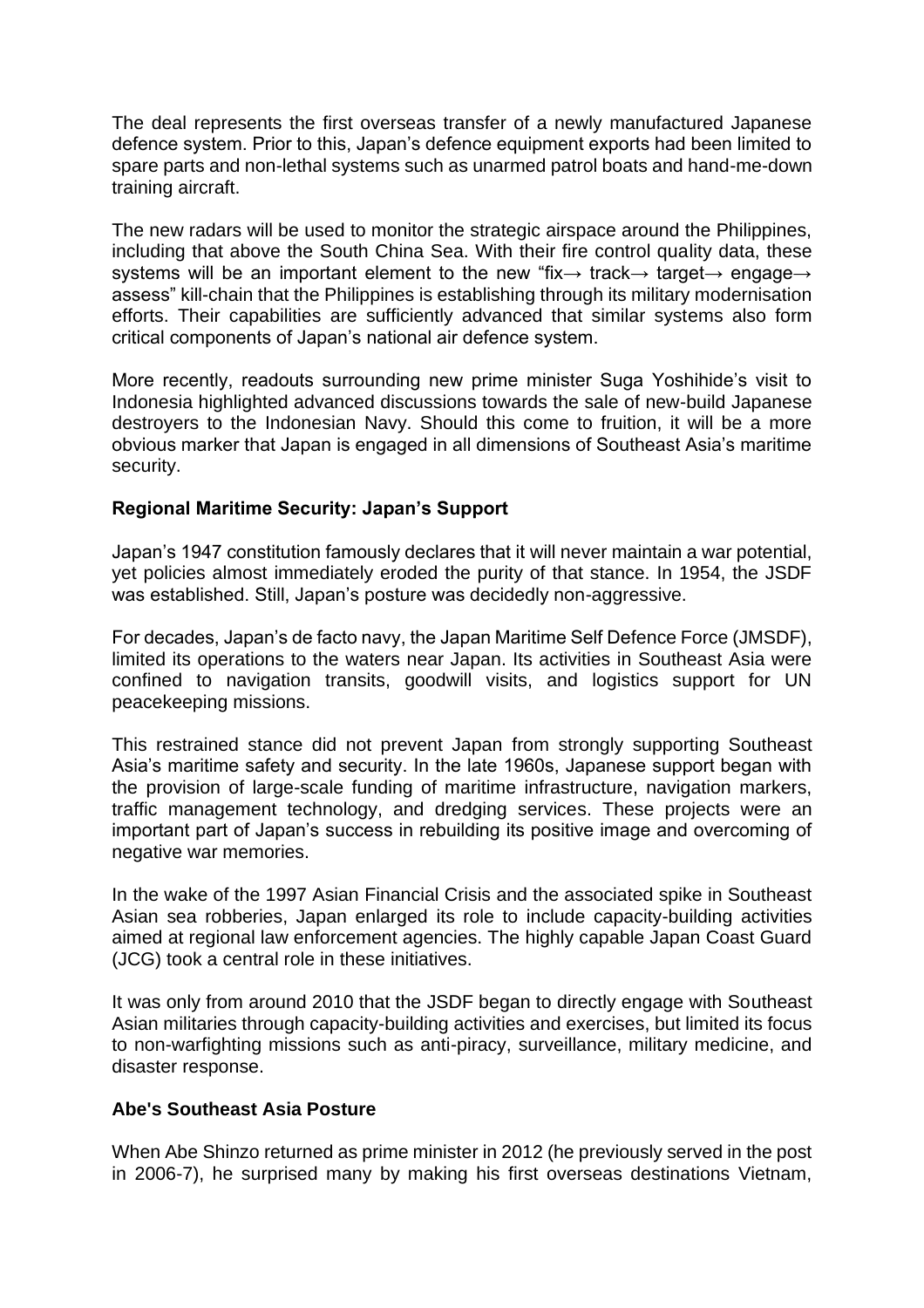Thailand, and Indonesia rather than the United States. Japan's support for Indo-Pacific maritime security would be a focus of his nearly eight years in office.

The JCG and JMSDF assumed new roles and missions and Abe linked their activities into a cohesive strategy centrally driven from his office and the new National Security Council.

Abe's Free and Open Indo-Pacific Vision placed Southeast Asia's maritime space at the nexus of Japan's foreign policy. Maritime capacity building was also the focus under the Vientiane Vision, a 2016 roadmap toward enhanced defence cooperation between Japan and Southeast Asian partners.

Additionally, JSDF flatdeck helicopter carriers headlined annual deployments to Southeast Asia, maritime patrol aircraft frequented Philippine airfields, submarines docked in Subic Bay and Cam Ranh Bay, and a new amphibious unit stormed beaches alongside US and Philippine marines during exercise *Balikatan*.

Abe's policy reforms also replaced long-standing prohibitions on weapons exports with a carefully crafted system allowing export of defence systems to partners meeting specific criteria. Five retired training aircraft delivered to the Philippines Navy became the first defence systems to be transferred from the Ministry of Defence to a foreign partner.

Lacking military-grade sensors or weapons, these could not be considered full-fledged military equipment even though the Philippines pressed them into service for maritime patrol. Still, these represented an important capability for the Philippines to enhance its maritime domain awareness and a key precedent paving the way for the recent breakthrough.

### **What to Expect from PM Suga**

In September, Abe handed over power to his policy 'right-hand man,' Suga Yoshihide. We can expect Suga to continue expanding cross-sector support for Southeast Asian maritime security. Indeed, Suga followed Abe's example by heading to Southeast Asia for his first overseas trip.

Maritime security and defence cooperation featured at the centre of his regional diplomatic tour. We can also expect Japan's foreign security policy to follow the balanced low-profile approaches that keep their strategic significance generally under the radar.

Suga is known for his even-keeled approach to policy implementation; we should not expect the diplomatic showmanship of Abe. Suga also understands that Japan's security contributions have been historically welcomed because they de-emphasised the military dimension in favour of assisting the region with other high-priority concerns.

Thus, even as some regional states will increasingly welcome Japanese military contributions, Suga will emphasise economic assistance and capacity-building projects. When it comes to Southeast Asian maritime security, we can expect a greater